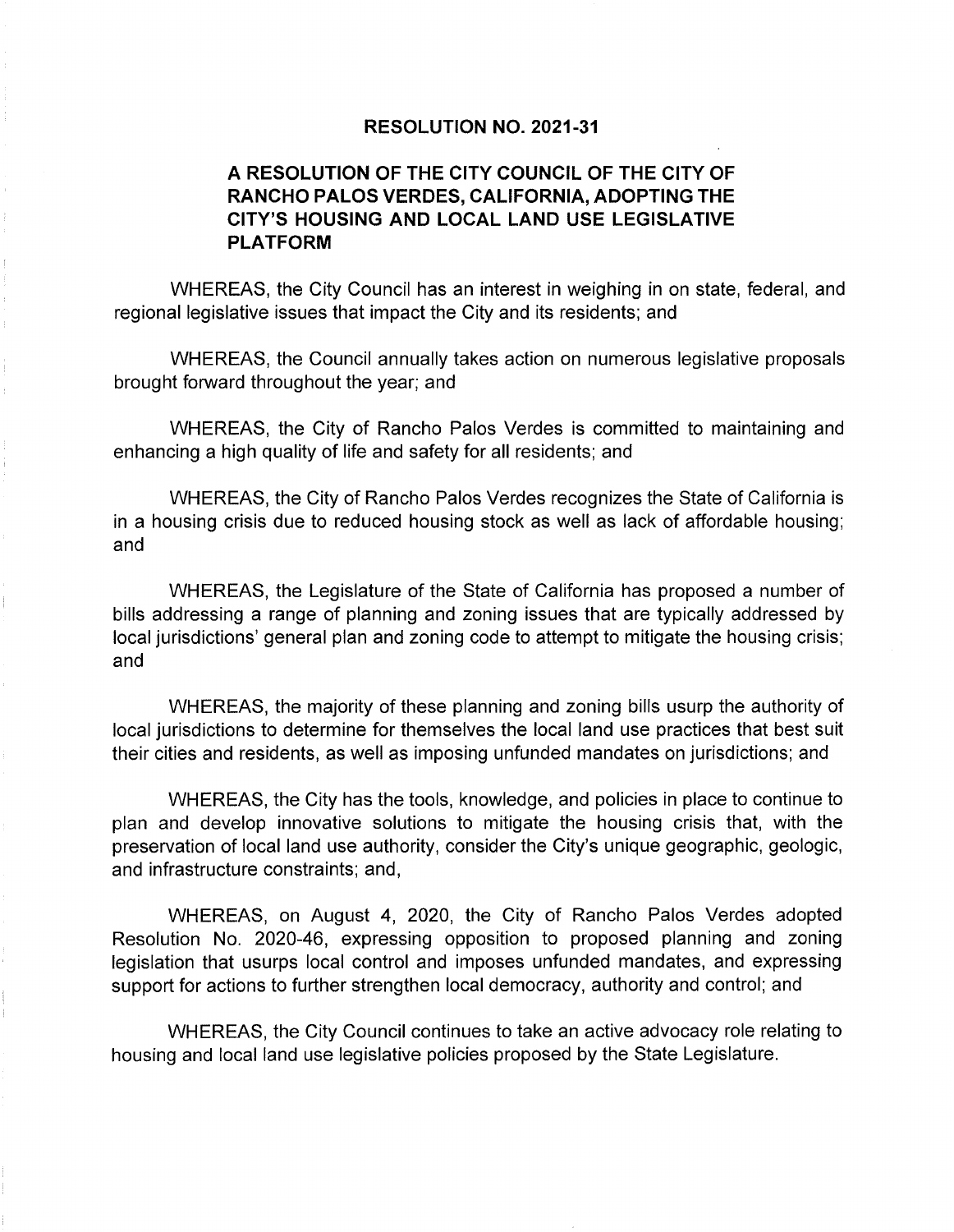NOW, THEREFORE, the City Council of the City of Rancho Palos Verdes does hereby resolve as follows:

**Section 1:** The foregoing recitals are true and correct and are incorporated herein by reference.

**Section 2:** The City Council hereby adopts and approves the City's Housing and Local Land Use Legislative Platform attached and incorporated herein by this reference (Attachment A), as the official housing and local land use legislative policy of the City of Rancho Palos Verdes. This Platform may be used to build a coalition intended to protect local control.

**Section 3:** The City Council therefore hereby adopts the following findings:

A. The City of Rancho Palos Verdes opposes proposed planning and zoning legislation that usurps local control and imposes unfunded mandates.

B. The City supports actions to further strengthen local democracy, authority, and control.

C. The City would support housing policies which include funded mandates or created funded programs such as Local Early Action Planning (LEAP) and Regional Early Action Planning (REAP) to assist local planning efforts.

D. The City would support policies that provide incentives to cities such as additional tax revenue or tax breaks and policies which grant concessions to existing policies for adoption of pro-housing policies.

E. The City would support policies or grants directed toward developers to incentivize the creation of affordable housing.

F. The City would support policies which expand programs such as Project Homekey, which repurpose existing buildings into an affordable housing option.

G. The City would support policies and programs which provide social services and mental health services to help unhoused persons be eligible for, acquire, and maintain affordable housing.

H. The City would support policies or programs that allow city and state collaboration on housing production, alongside sustainable transportation, broadband deployment, and other key infrastructure areas to support our communities.